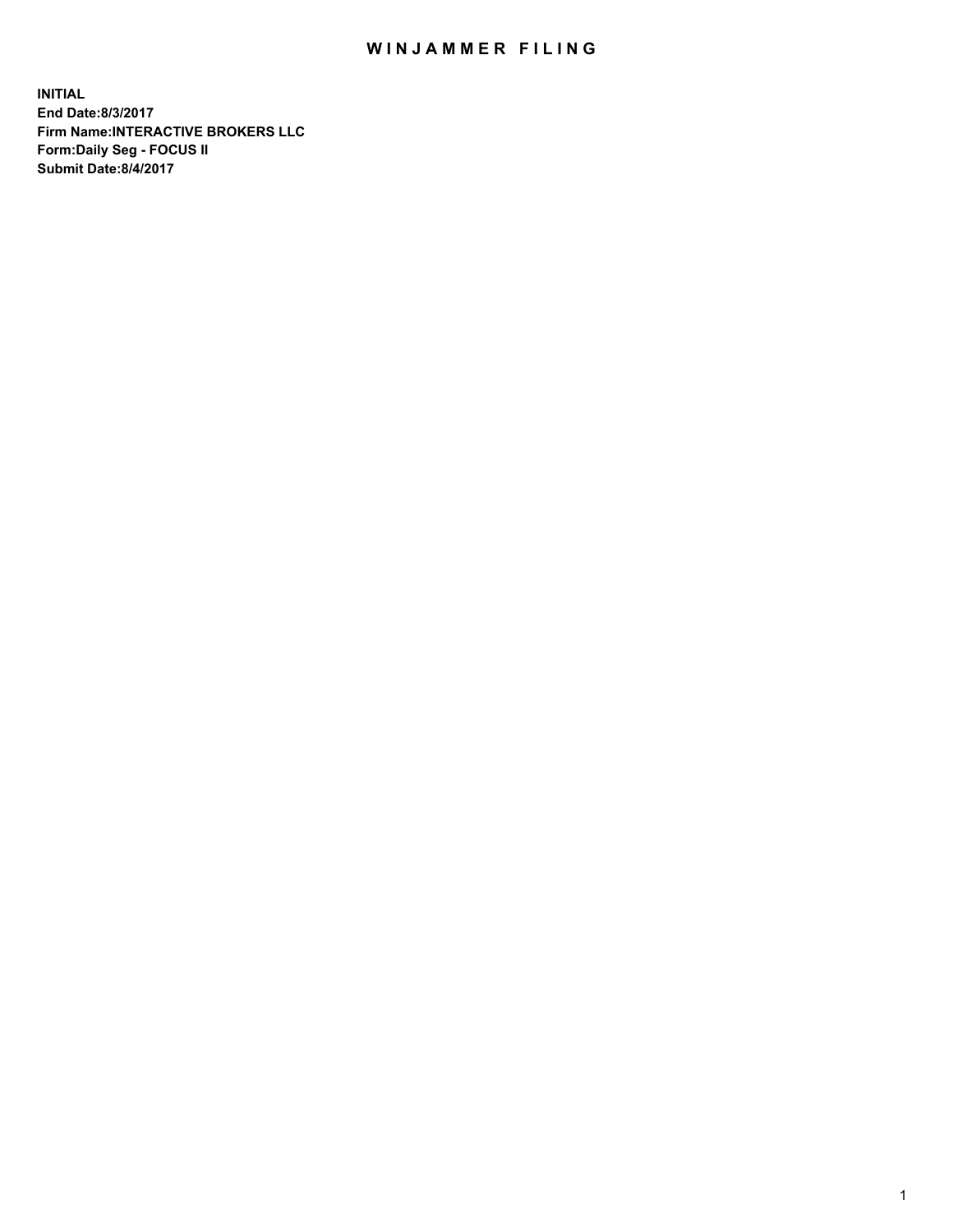## **INITIAL End Date:8/3/2017 Firm Name:INTERACTIVE BROKERS LLC Form:Daily Seg - FOCUS II Submit Date:8/4/2017 Daily Segregation - Cover Page**

| Name of Company<br><b>Contact Name</b><br><b>Contact Phone Number</b><br><b>Contact Email Address</b>                                                                                                                                                                                                                          | <b>INTERACTIVE BROKERS LLC</b><br>James Menicucci<br>203-618-8085<br>jmenicucci@interactivebrokers.c<br>om |
|--------------------------------------------------------------------------------------------------------------------------------------------------------------------------------------------------------------------------------------------------------------------------------------------------------------------------------|------------------------------------------------------------------------------------------------------------|
| FCM's Customer Segregated Funds Residual Interest Target (choose one):<br>a. Minimum dollar amount: ; or<br>b. Minimum percentage of customer segregated funds required:% ; or<br>c. Dollar amount range between: and; or<br>d. Percentage range of customer segregated funds required between:% and%.                         | $\overline{\mathbf{0}}$<br>0<br>155,000,000 245,000,000<br>0 <sub>0</sub>                                  |
| FCM's Customer Secured Amount Funds Residual Interest Target (choose one):<br>a. Minimum dollar amount: ; or<br>b. Minimum percentage of customer secured funds required:%; or<br>c. Dollar amount range between: and; or<br>d. Percentage range of customer secured funds required between: % and %.                          | $\overline{\mathbf{0}}$<br>0<br>80,000,000 120,000,000<br>0 <sub>0</sub>                                   |
| FCM's Cleared Swaps Customer Collateral Residual Interest Target (choose one):<br>a. Minimum dollar amount: ; or<br>b. Minimum percentage of cleared swaps customer collateral required:% ; or<br>c. Dollar amount range between: and; or<br>d. Percentage range of cleared swaps customer collateral required between:% and%. | $\overline{\mathbf{0}}$<br>$\overline{\mathbf{0}}$<br>0 <sub>0</sub><br>0 <sub>0</sub>                     |

Attach supporting documents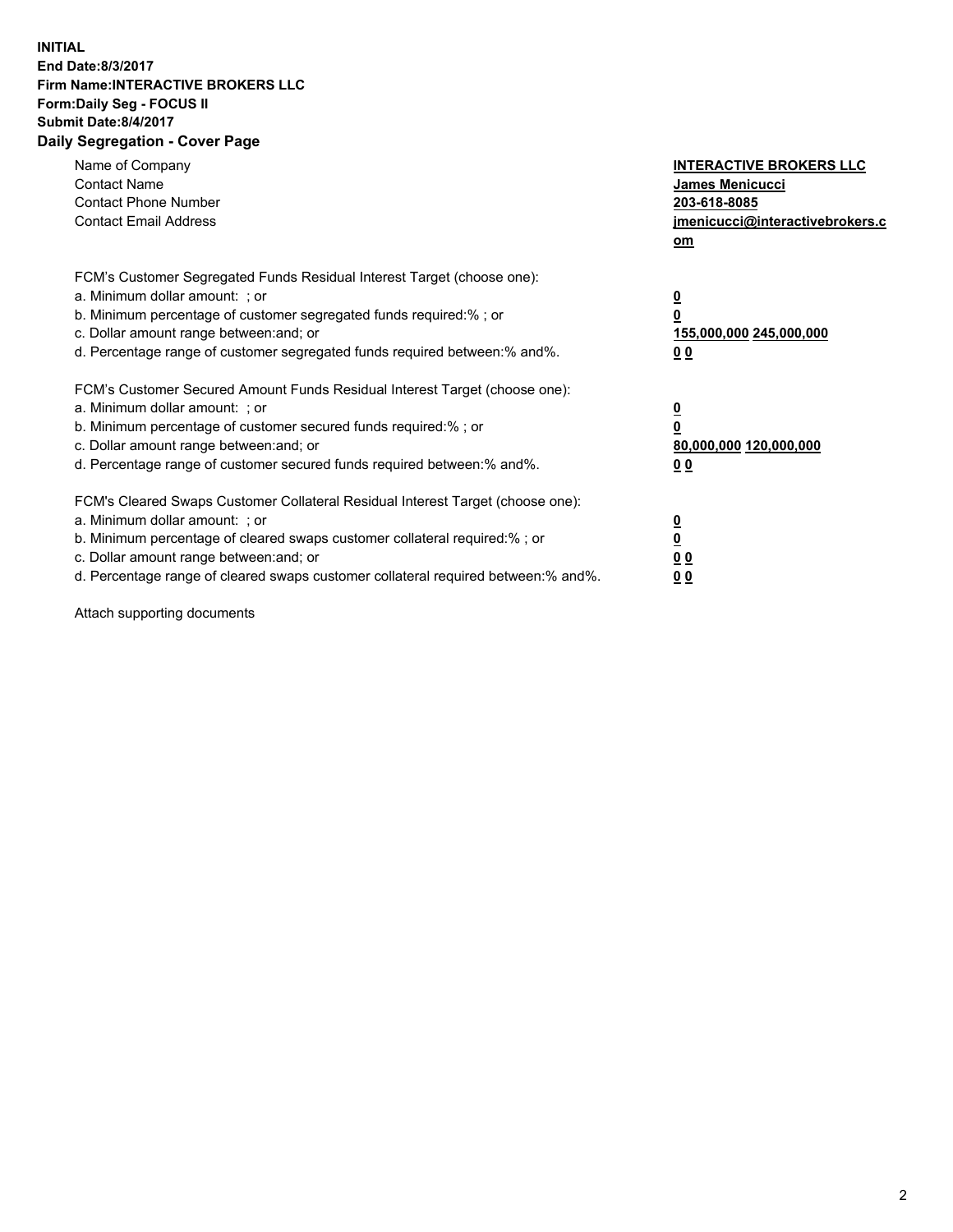## **INITIAL End Date:8/3/2017 Firm Name:INTERACTIVE BROKERS LLC Form:Daily Seg - FOCUS II Submit Date:8/4/2017 Daily Segregation - Secured Amounts**

|     | Foreign Futures and Foreign Options Secured Amounts                                         |                                  |
|-----|---------------------------------------------------------------------------------------------|----------------------------------|
|     | Amount required to be set aside pursuant to law, rule or regulation of a foreign            | $0$ [7305]                       |
|     | government or a rule of a self-regulatory organization authorized thereunder                |                                  |
| 1.  | Net ledger balance - Foreign Futures and Foreign Option Trading - All Customers             |                                  |
|     | A. Cash                                                                                     | 366,934,916 [7315]               |
|     | B. Securities (at market)                                                                   | $0$ [7317]                       |
| 2.  | Net unrealized profit (loss) in open futures contracts traded on a foreign board of trade   | 2,707,677 [7325]                 |
| 3.  | Exchange traded options                                                                     |                                  |
|     | a. Market value of open option contracts purchased on a foreign board of trade              | 40,946 [7335]                    |
|     | b. Market value of open contracts granted (sold) on a foreign board of trade                | $-13,015$ [7337]                 |
| 4.  | Net equity (deficit) (add lines 1.2. and 3.)                                                | 369,670,524 [7345]               |
| 5.  | Account liquidating to a deficit and account with a debit balances - gross amount           | 2,679 [7351]                     |
|     | Less: amount offset by customer owned securities                                            | 0 [7352] 2,679 [7354]            |
| 6.  | Amount required to be set aside as the secured amount - Net Liquidating Equity              | 369,673,203 [7355]               |
|     | Method (add lines 4 and 5)                                                                  |                                  |
| 7.  | Greater of amount required to be set aside pursuant to foreign jurisdiction (above) or line | 369,673,203 [7360]               |
|     |                                                                                             |                                  |
|     | 6.                                                                                          |                                  |
|     | FUNDS DEPOSITED IN SEPARATE REGULATION 30.7 ACCOUNTS                                        |                                  |
| 1.  | Cash in banks                                                                               |                                  |
|     | A. Banks located in the United States                                                       | 70,335,587 [7500]                |
|     | B. Other banks qualified under Regulation 30.7                                              | 0 [7520] 70,335,587 [7530]       |
| 2.  | Securities                                                                                  |                                  |
|     | A. In safekeeping with banks located in the United States                                   | 343,769,840 [7540]               |
|     | B. In safekeeping with other banks qualified under Regulation 30.7                          | 0 [7560] 343,769,840 [7570]      |
| 3.  | Equities with registered futures commission merchants                                       |                                  |
|     | A. Cash                                                                                     | $0$ [7580]                       |
|     | <b>B.</b> Securities                                                                        | $0$ [7590]                       |
|     | C. Unrealized gain (loss) on open futures contracts                                         | $0$ [7600]                       |
|     | D. Value of long option contracts                                                           | $0$ [7610]                       |
|     | E. Value of short option contracts                                                          | 0 [7615] 0 [7620]                |
| 4.  | Amounts held by clearing organizations of foreign boards of trade                           |                                  |
|     | A. Cash                                                                                     | $0$ [7640]                       |
|     | <b>B.</b> Securities                                                                        | $0$ [7650]                       |
|     | C. Amount due to (from) clearing organization - daily variation                             | $0$ [7660]                       |
|     | D. Value of long option contracts                                                           | $0$ [7670]                       |
|     | E. Value of short option contracts                                                          | 0 [7675] 0 [7680]                |
| 5.  | Amounts held by members of foreign boards of trade                                          |                                  |
|     | A. Cash                                                                                     | 85,314,479 [7700]                |
|     | <b>B.</b> Securities                                                                        | $0$ [7710]                       |
|     | C. Unrealized gain (loss) on open futures contracts                                         | -1,677,124 [7720]                |
|     | D. Value of long option contracts                                                           | 40,946 [7730]                    |
|     | E. Value of short option contracts                                                          | -13,015 [7735] 83,665,286 [7740] |
| 6.  | Amounts with other depositories designated by a foreign board of trade                      | $0$ [7760]                       |
| 7.  | Segregated funds on hand                                                                    | $0$ [7765]                       |
| 8.  | Total funds in separate section 30.7 accounts                                               | 497,770,713 [7770]               |
| 9.  | Excess (deficiency) Set Aside for Secured Amount (subtract line 7 Secured Statement         | 128,097,510 [7380]               |
|     | Page 1 from Line 8)                                                                         |                                  |
| 10. | Management Target Amount for Excess funds in separate section 30.7 accounts                 | 80,000,000 [7780]                |
| 11. | Excess (deficiency) funds in separate 30.7 accounts over (under) Management Target          | 48,097,510 [7785]                |
|     |                                                                                             |                                  |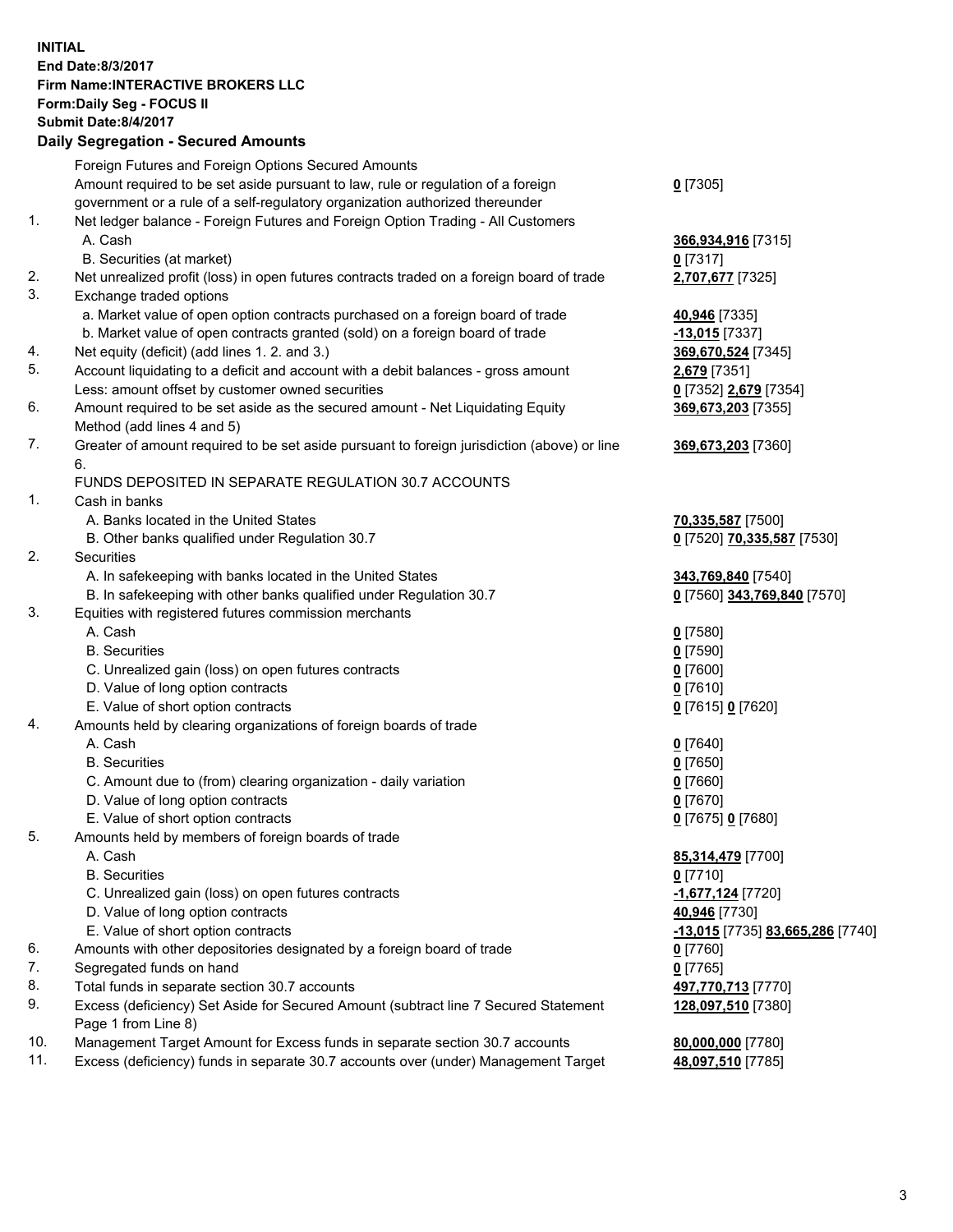**INITIAL End Date:8/3/2017 Firm Name:INTERACTIVE BROKERS LLC Form:Daily Seg - FOCUS II Submit Date:8/4/2017 Daily Segregation - Segregation Statement** SEGREGATION REQUIREMENTS(Section 4d(2) of the CEAct) 1. Net ledger balance A. Cash **4,470,100,476** [7010] B. Securities (at market) **0** [7020] 2. Net unrealized profit (loss) in open futures contracts traded on a contract market **-11,683,175** [7030] 3. Exchange traded options A. Add market value of open option contracts purchased on a contract market **187,857,140** [7032] B. Deduct market value of open option contracts granted (sold) on a contract market **-295,316,719** [7033] 4. Net equity (deficit) (add lines 1, 2 and 3) **4,350,957,722** [7040] 5. Accounts liquidating to a deficit and accounts with debit balances - gross amount **210,132** [7045] Less: amount offset by customer securities **0** [7047] **210,132** [7050] 6. Amount required to be segregated (add lines 4 and 5) **4,351,167,854** [7060] FUNDS IN SEGREGATED ACCOUNTS 7. Deposited in segregated funds bank accounts A. Cash **974,384,887** [7070] B. Securities representing investments of customers' funds (at market) **2,309,362,365** [7080] C. Securities held for particular customers or option customers in lieu of cash (at market) **0** [7090] 8. Margins on deposit with derivatives clearing organizations of contract markets A. Cash **519,365,828** [7100] B. Securities representing investments of customers' funds (at market) **849,870,224** [7110] C. Securities held for particular customers or option customers in lieu of cash (at market) **0** [7120] 9. Net settlement from (to) derivatives clearing organizations of contract markets **4,332,752** [7130] 10. Exchange traded options A. Value of open long option contracts **187,828,438** [7132] B. Value of open short option contracts **-295,287,626** [7133] 11. Net equities with other FCMs A. Net liquidating equity **0** [7140] B. Securities representing investments of customers' funds (at market) **0** [7160] C. Securities held for particular customers or option customers in lieu of cash (at market) **0** [7170] 12. Segregated funds on hand **0** [7150] 13. Total amount in segregation (add lines 7 through 12) **4,549,856,868** [7180] 14. Excess (deficiency) funds in segregation (subtract line 6 from line 13) **198,689,014** [7190] 15. Management Target Amount for Excess funds in segregation **155,000,000** [7194] **43,689,014** [7198]

16. Excess (deficiency) funds in segregation over (under) Management Target Amount Excess